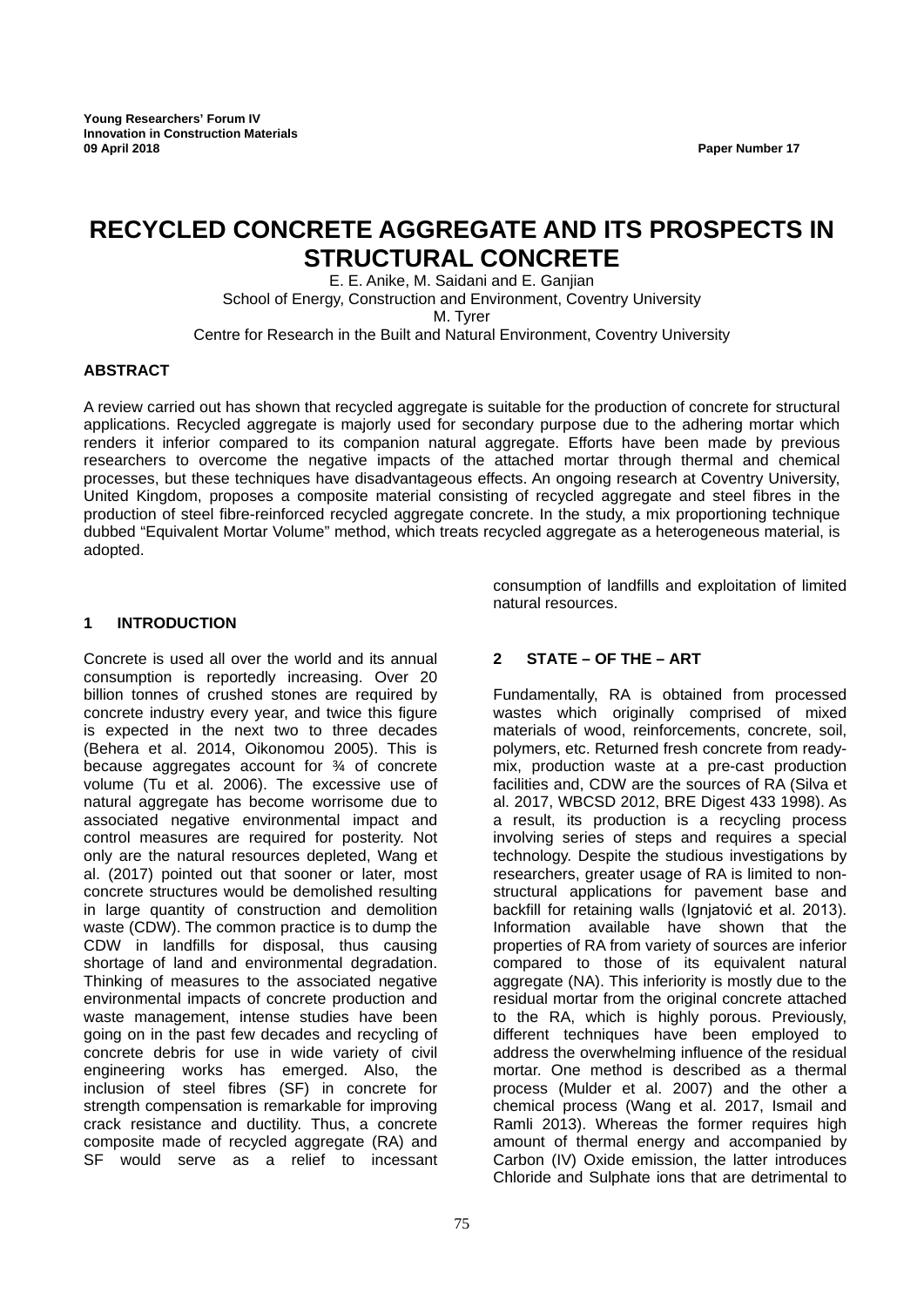the aggregates and also can be harmful to workers. Another technique is to alter the water – cement ratios of the concrete mix to improve the compressive strength of recycled aggregate concrete (RAC) (Topcu and Sengel 2004, Dhir et al. 1999).

Until year 2009, conventional mix proportioning method has been used to prepare RAC and that has never produced elastic modulus of equal or greater value than its related parent concrete that produced the RA. A milestone was reached, as a new mix design approach which specializes in making the compisition of RA akin to that of NA, was developed (Fathifazl et al. 2009). Literature revealed that quality of parent concrete (Silva et al. 2014) plays a pivotal role in the mechanical properties of RA. It is also known; that different construction tradition exists across the globe, consequently variety of CDW class ensues. Furthermore, history record of old structures are scarcely available, hence it is difficult to determine important information like concrete strength, mix design, etc of the structure. The way out of any undesirable consequences of RA with no history data or from variety of sources, is to adjust the total mortar volume of RAC to match that of its companion natural aggregate concrete (NAC). To this end, Fathifazl et al. (2009) in their new mix proportioning technique proposed that, residual mortar in RA should be treated as part of the overall mortar content of RAC. With the method, they achieved RAC with greater elastic modulus than that of its source concrete. This implies therefore that the problem with RA is not inherent but on the method adopted for the mix proportioning of RAC.

### **3 RECYCLED CONCRETE AGGREGATE FOR STRUCTURAL USES**

According to World Business Council for Sustainable Development (WBCSD) (2012), although demolition waste is the most notable source of RA, it is highly heterogeneous. Other aforementioned sources of RA, that is, unused fresh concrete and waste from pre-cast production facility contain insignificant contaminants compared to those of CDW origin. However, RA sourced from structures of high alumina cement instead of Portland cement should not be employed in producing RAC for structural use. More so, fragmented bricks from refractory containing high Periclase and MgO have been reported to show serious negative effect even when present in a very little quantity of 0.01% (Hansen 1986). Even when other prominent impurities like iron, wood, plastics, etc. have been screened out of the demolition waste, BRE Digest 433 (1998) maintained that the most important issue with RA is the relative proportions of concrete to brick

masonry. The report classified RA into three based on brick content as shown in Table 1. From Table 1, Class RCA (II) which they described as relatively high quality material, originated from crushed concrete and contains the least amount of brick masonry by weight.

**Table 1: Classes of Recycled Aggregate. Adapted from (BRE Digest 433 1998)**

| <b>Class</b> | <b>Original</b> (normal<br>circumstances) | <b>Brick content</b><br>by weight |
|--------------|-------------------------------------------|-----------------------------------|
| RCA(I)       | <b>Brickwork</b>                          | $0 - 100\%$                       |
| RCA(II)      | Concrete                                  | $1 - 10\%$                        |
| RCA(III)     | Concrete and brick                        | $1 - 50\%$                        |

Both tiny and large particles are obtained from recycling process. Etxeberria et al. (2007) and Schubert et al. (2012) reported that fine aggregates obtained from recycling process are susceptible to large shrinkage and the water available for hydration of cement is hugely affected by the absorption affinity of recycled fine aggregates (RFA), leading to reduction in overall water-cement ratio of concrete. Hansen (1986) pointed out that, although when concerned with mechanical properties, less than 5% by weight of bricks rubbles or lightweight concrete in RA will have no consequential effect but could otherwise if durability is the focus. Therefore, for the purpose of structural applications, RFA should be restricted. BRE Digest 433 (1998) recommended that, due to the adverse effect of fines from recycling activity, RA passing through a 5mm sieve should not be employed for general use in concrete. This is because, the absorption capacity of RA increases with decrease in size of aggregate particles.

### **4 PROSPECTS FOR RECYCLED AGGREGATE**

So far, significant progress has been made on RA and there is general perception that the dry cement mortar coating its surface is responsible for its poor performance in concrete. The most recent breakthrough in record is the introduction of fibres in RAC for strength supplement. Of all common fibres, Vaishali and Rao (2012) concluded that in concrete, SF performed best compared to glass and poly-propylene fibres. Also, the influence of SF is more in concrete made with RA than that with NA, although the effect is greater with recycled coarse aggregates (RCA) than combined RCA + RFA as shown in Figure 1. Figure 1 shows the percentage decrease in flexural strength of various fibre-reinforced high performance concrete (FRHPC) prepared with SF, glass fibre (GF) and poly-propylene fibre (PF) using RCA and RCA + RFA, respectively. Similar trend was reported by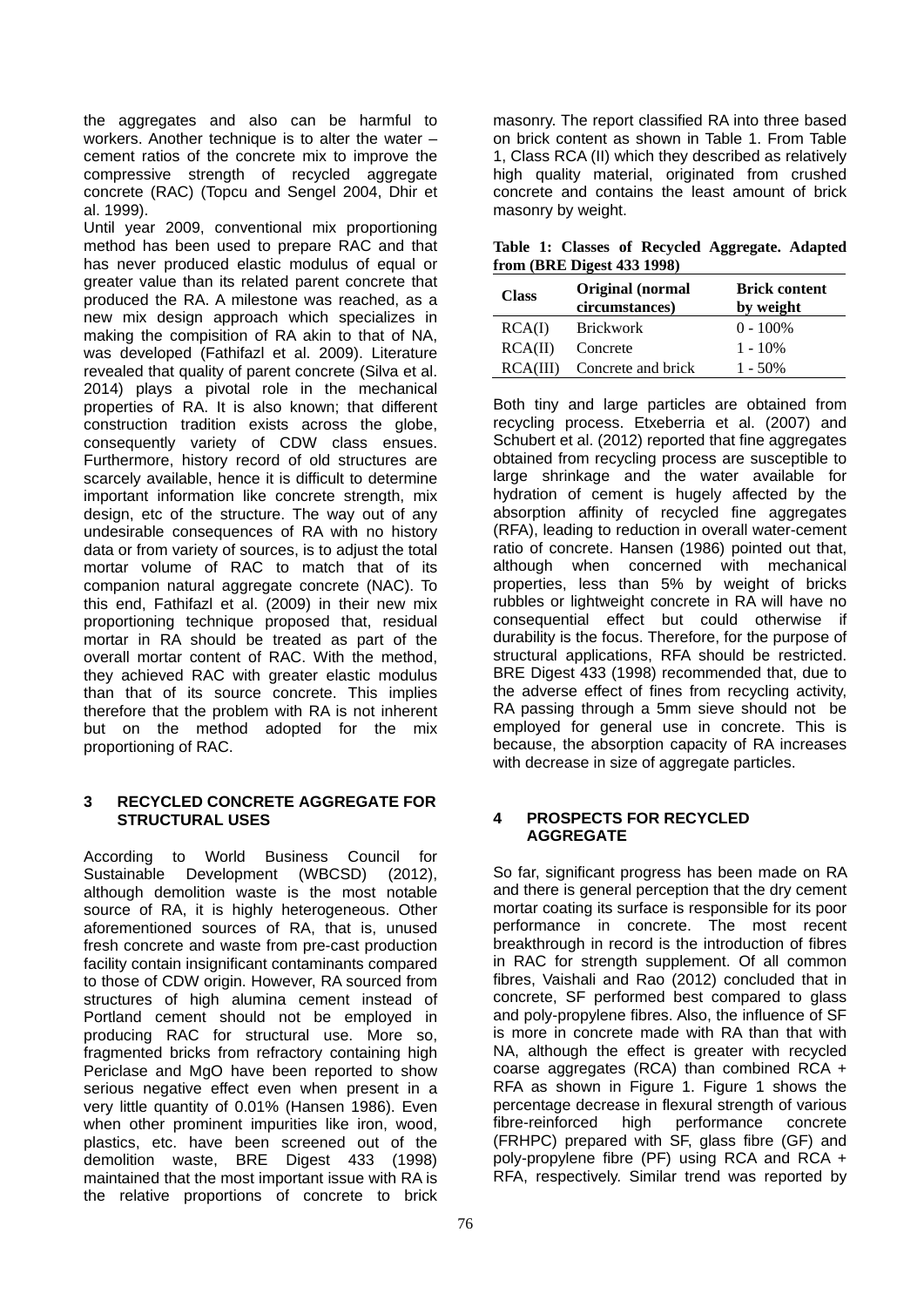the authors for both compressive and tensile splitting strengths.



**Figure 1: Decrease in flexural strength of FRHPC made with RA as compared to the one with NA at 0.5% fibre dosage. Adapted from (Vaishali and Rao 2012)**

Nevertheless, there is need for further experimental investigation using RA produced from normal strength concrete. SF improves the structural performance of concrete, however limited study is available on its combination with RA in the production of RAC (Senaratne et al. 2016). Mostly material testing was carried out in a few studies that have adopted the use of SF in RAC production. Detailed study on structural behaviour of the combined effect of RA and SF is scarce. An ongoing study at Coventry University proposes a composite material, constituting RA and SF, prepared using a new mix design method. To the best of the authors' knowledge, no previous study has utilized the new mixture proportioning approach in combination with SF to produce RAC. RA obtained from waste pre-cast beam production facility is employed for the current research.

# **5 CONCLUSION**

The exploitation of natural resources is not sustainable and the dumping of construction and demolition waste into landfills for disposal has negative environmental implications. As global need for concrete is on increase, the use of recycled aggregate as an alternative to natural aggregate in concrete production, is deemed appropriate. Consequently, investigations are on by researchers for many decades now, to ensure that RA is used beyond secondary needs. Conclusions from a review carried out are highlighted below:

- o If the desire to reuse concrete rubbles in new concrete is borne in mind prior to demolition of structures, RA with reduced impurity would be achieved.
- With high quality parent concrete, RA of desirable characteristics can be produced.

Also good quality RA is ensured by regulating the quantity of RFA.

- o RA sourced from concrete debris offers a better quality than one sourced from mixture of concrete and brick masonry and/or brickwork
- o The major problem with RA is its high water absorption capacity caused by the dry cement mortar coating the surface of the aggregate. Hence, RA is a heterogeneous material and should be treated differently from NA when used in concrete.
- o Inclusion of SF improves mechanical properties of RAC by the way of crack resistance and induction of ductile failure.

# **REFERENCES**

Behera, M., Bhattacharyya, S.K., Minocha, A.K., Deoliya, R., and Maiti, S. (2014) 'Recycled Aggregate from C&D Waste & Its Use in Concrete - A Breakthrough towards Sustainability in Construction Sector: A Review'. Construction and Building Materials [online] 68, 501–516. available from <http://dx.doi.org/10.1016/j.conbuildmat.2014.07.

 $0035$ 

- BRE Digest 433 (1998) 'Recycled Aggregates'. BRE Digest 433, CI/SfB p(T6). Watford, UK: Building Research Establishment (November)
- Dhir, R.K., Limbachiya, M.C., and Leelawat, T. (1999) 'Suitability of Recycled Concrete Aggregate for Use in BS 5328 Designated Mixes'. in Proc. Inst. Civ. Eng., Struct. Build. held 1999. 257–274
- Etxeberria, M., Marí, A.R., and Vázquez, E. (2007) 'Recycled Aggregate Concrete as Structural Material'. Materials and Structures [online] 40 (5), 529–541. available from <http://www.springerlink.com/index/10.1617/s115 27-006-9161-5>
- Fathifazl, G., Abbas, A., Razaqpur, A.G., Isgor, O.B., Fournier, B., and Foo, S. (2009) 'New Mixture Proportioning Method for Concrete Made with Coarse Recycled Concrete Aggregate'. Journal of Materials in Civil Engineering [online] 21 (10), 601–611. available from <http://ascelibrary.org/doi/10.1061/%28ASCE%2 90899-
- 1561%282009%2921%3A10%28601%29> Hansen, T.C. (1986) 'Recycled Aggregates and Recycled Aggregate Concrete Second State-ofthe-Art Report Developments 1945-1985'. Materials and Structures 19 (3), 201–246
- Ignjatović, I.S., Marinković, S.B., Mišković, Z.M., and Savić, A.R. (2013) 'Flexural Behavior of Reinforced Recycled Aggregate Concrete Beams under Short-Term Loading'. Materials and Structures [online] 46 (6), 1045–1059. available from <http://link.springer.com/10.1617/s11527- 012-9952-9>